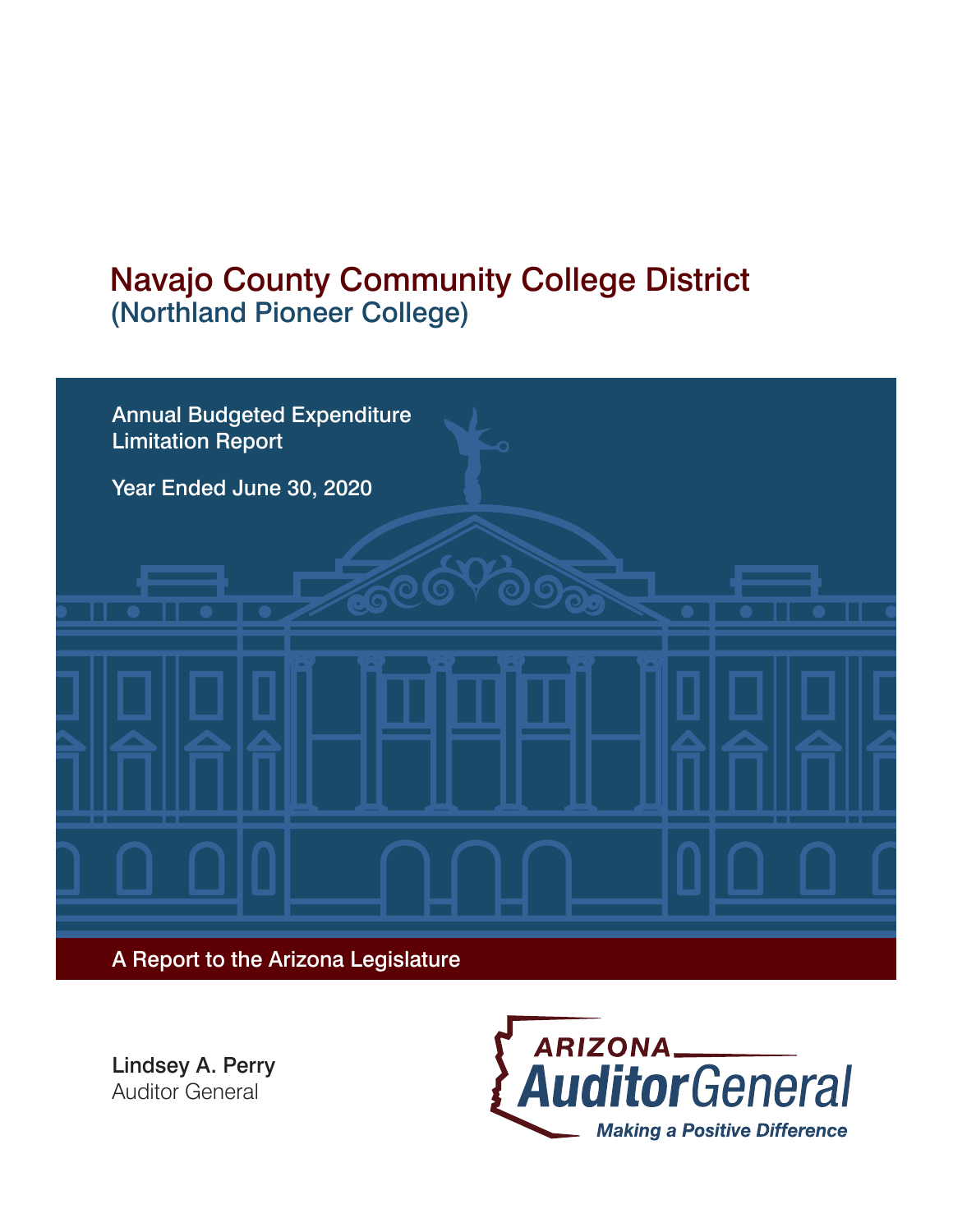The Arizona Office of the Auditor General's mission is to provide independent and impartial information and specific recommendations to improve the operations of State and local government entities. To this end, the Office provides financial audits and accounting services to the State and political subdivisions, investigates possible misuse of public monies, and conducts performance audits and special reviews of school districts, State agencies, and the programs they administer.

### The Joint Legislative Audit Committee

- Senator **David Livingston Representative Steve Kaiser Representative**
- Senator **Nancy Barto**, Chair **Representative Joanne Osborne**, Vice Chair Senator **Rosanna Gabaldon Representative Timothy M. Dunn** Senator **Juan Mendez** Representative **Jennifer Longdon** Senator Kelly Townsend **Representative Pamela Powers Hannley** Senator Karen Fann (ex officio) **Representative Rusty Bowers** (ex officio)

#### Audit Staff

**Donna Miller**, Director **David Glennon**, Manager

### Contact Information

**Arizona Office of the Auditor General 2910 N. 44th St., Ste. 410 Phoenix, AZ 85018-7271**

**(602) 553-0333**

**contact@azauditor.gov**

**www.azauditor.gov**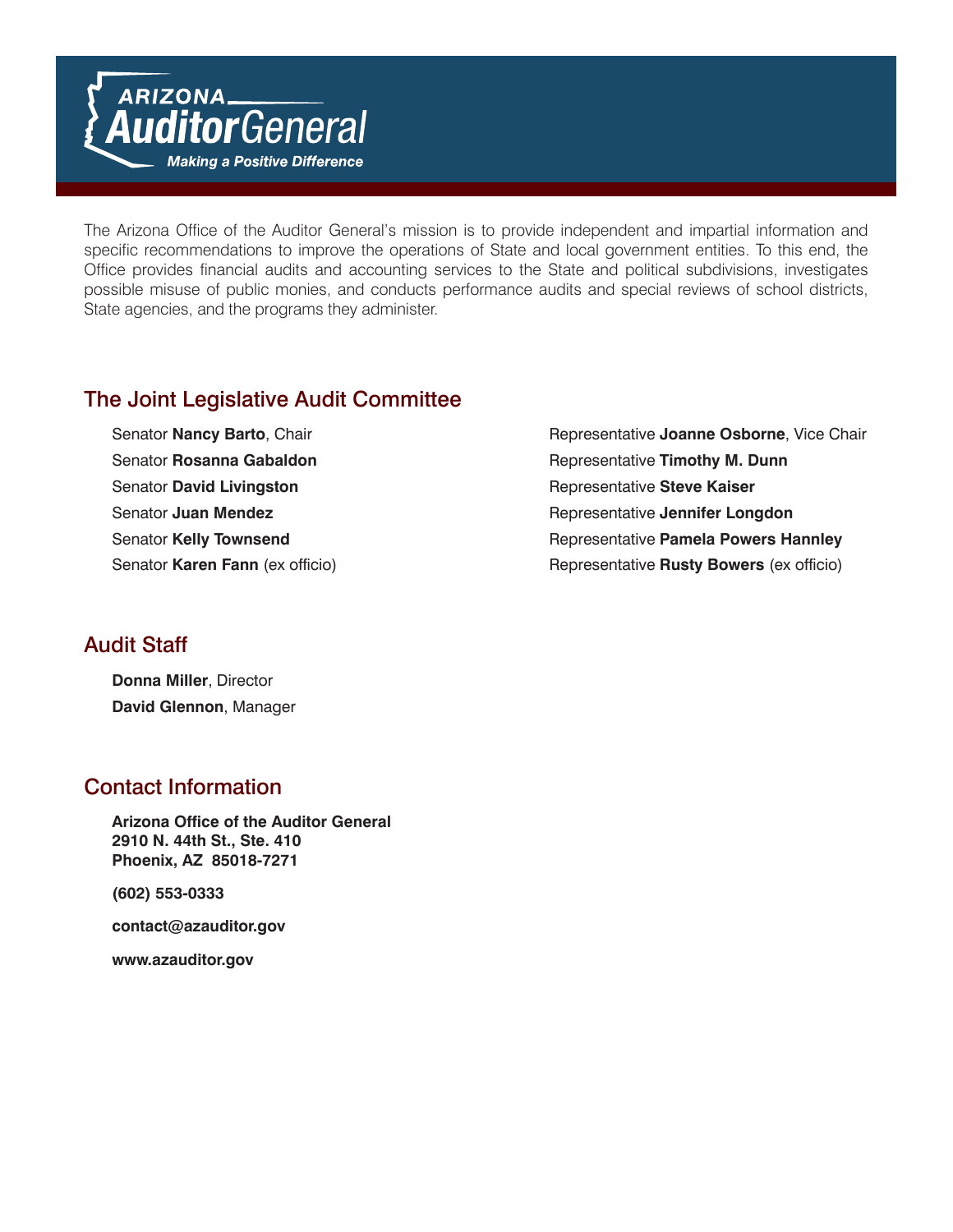# TABLE OF CONTENTS



| Independent accountants' report                               |                |
|---------------------------------------------------------------|----------------|
| <b>Annual Budgeted Expenditure Limitation Report-Part I</b>   | $\mathcal{P}$  |
| <b>Annual Budgeted Expenditure Limitation Report-Part II</b>  | $\mathcal{B}$  |
| <b>Notes to Annual Budgeted Expenditure Limitation Report</b> | $\overline{4}$ |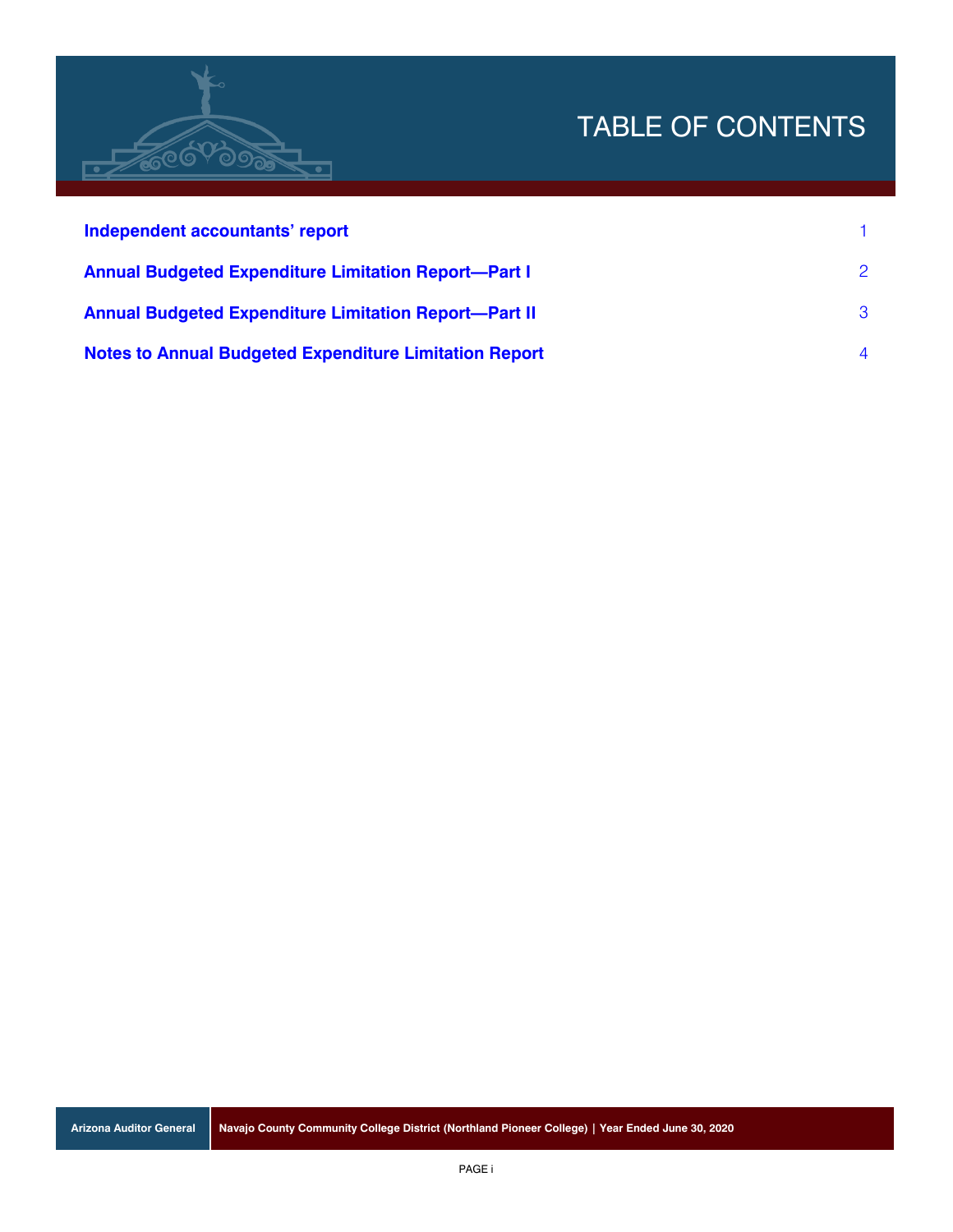<span id="page-3-0"></span>

**MELANIE M. CHESNEY** DEPUTY AUDITOR GENERAL



#### Independent accountants' report

Members of the Arizona State Legislature

The Governing Board of Navajo County Community College District

We have examined the accompanying Annual Budgeted Expenditure Limitation Report of Navajo County Community College District for the year ended June 30, 2020, and the related notes to the report. The District's management is responsible for presenting this report in accordance with the Uniform Expenditure Reporting System as described in Note 1. Our responsibility is to express an opinion on this report based on our examination.

We conducted our examination in accordance with attestation standards established by the American Institute of Certified Public Accountants. Those standards require that we plan and perform the examination to obtain reasonable assurance about whether this report is presented in accordance with the Uniform Expenditure Reporting System in all material respects. An examination involves performing procedures to obtain evidence about the amounts and disclosures in the report. The nature, timing, and extent of the procedures selected depend on our judgment, including an assessment of the risks of material misstatement of the report, whether due to fraud or error. We believe that the evidence we obtained is sufficient and appropriate to provide a reasonable basis for our opinion.

In our opinion, the Annual Budgeted Expenditure Limitation Report referred to above is presented in accordance with the Uniform Expenditure Reporting System as described in Note 1 in all material respects.

Donna Miller, CPA Director, Financial Audit Division

January 22, 2021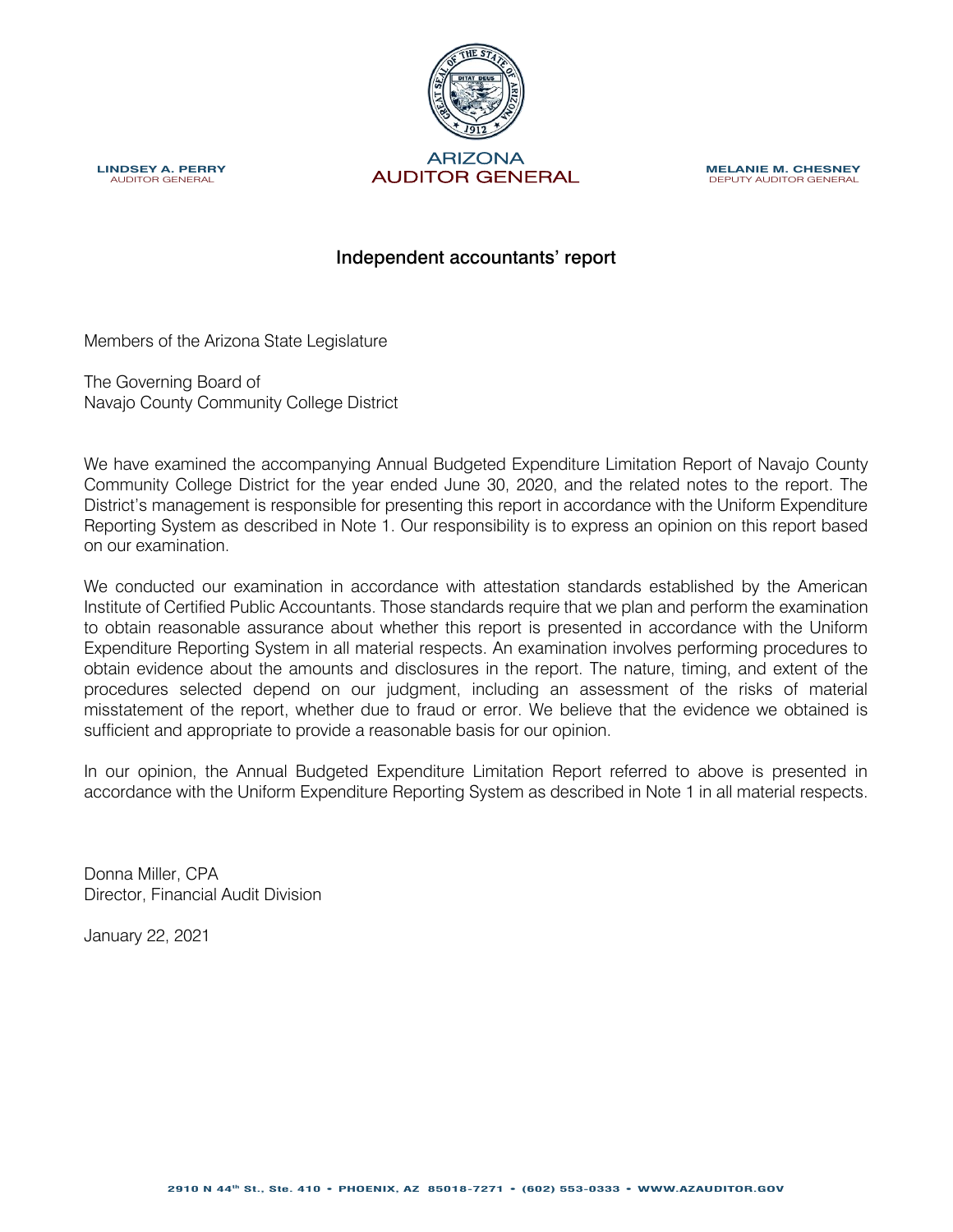## <span id="page-4-0"></span>Navajo County Community College District (Northland Pioneer College) Annual Budgeted Expenditure Limitation Report—Part I Year ended June 30, 2020

| Economic Estimates Commission expenditure limitation             | \$14,732,390 |  |
|------------------------------------------------------------------|--------------|--|
| 2. Total amount subject to the limitation (from Part II, Line C) | 14,732,390   |  |
| 3. Amount under the expenditure limitation                       |              |  |

I hereby certify, to the best of my knowledge and belief, that the information contained in this report is accurate and in accordance with the requirements of the Uniform Expenditure Reporting System.

Signature of chief fiscal officer: (Signature removed for website presentation.) Name and title: Maderia Ellison, Vice President for Administrative Services/Chief Financial Officer Telephone number: (928) 532-6743 Date: January 22, 2021

See accompanying notes to report.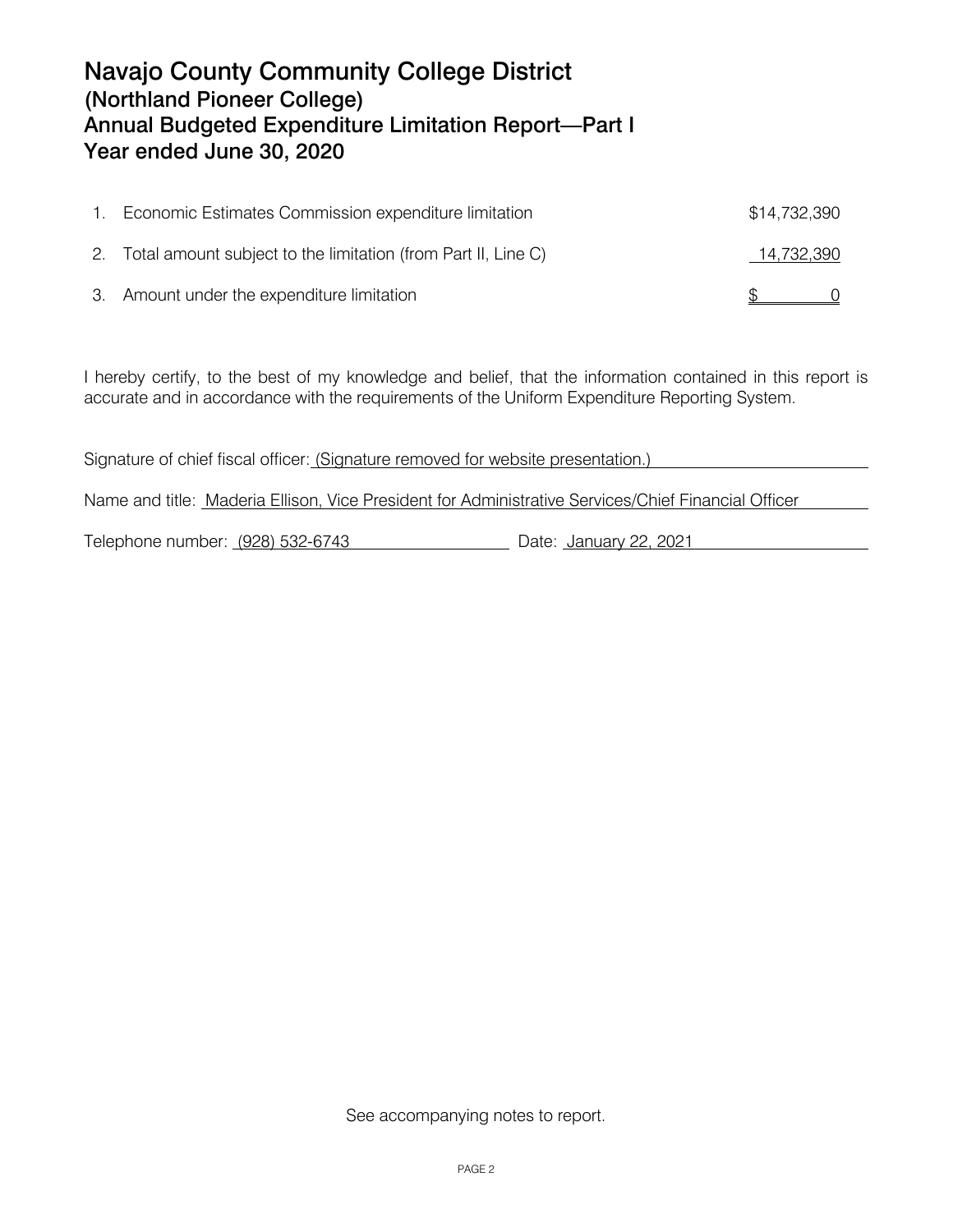## <span id="page-5-0"></span>Navajo County Community College District (Northland Pioneer College) Annual Budgeted Expenditure Limitation Report—Part II Year ended June 30, 2020

|                                                                            | <b>Current funds</b> |             | <b>Plant funds</b> |             |              |
|----------------------------------------------------------------------------|----------------------|-------------|--------------------|-------------|--------------|
|                                                                            | <b>Unrestricted</b>  |             |                    |             |              |
|                                                                            |                      | Auxiliary   |                    |             |              |
|                                                                            | General              | enterprises | Restricted         | Unexpended  | Total        |
| Description                                                                |                      |             |                    |             |              |
| A. Total budgeted expenditures                                             | \$22,836,076         | \$230,755   | \$5,311,346        | \$1,557,399 | \$29,935,576 |
| B. Less exclusions claimed:                                                |                      |             |                    |             |              |
| Dividends, interest, and gains on the sale or redemption of investment     |                      |             |                    |             |              |
| securities                                                                 | 1,177,322            |             | 16,354             | 23,279      | 1,216,955    |
| Grants, aid, or contributions from the federal government, the State of    |                      |             |                    |             |              |
| Arizona, other political subdivisions, tribal governments, or special      |                      |             |                    |             |              |
| taxing districts (Note 2)                                                  | 13,329               |             | 4,295,611          | 339,500     | 4,648,440    |
| Grants, aid, contributions, or gifts from a private agency, organization,  |                      |             |                    |             |              |
| or individual, except amounts received in lieu of taxes                    |                      |             | 444,916            |             | 444,916      |
| Amounts accumulated for the purchase of land, and the purchase             |                      |             |                    |             |              |
| or construction of buildings or improvements (Note 3)                      |                      |             |                    | 304,098     | 304,098      |
| Contracts with other political subdivisions or tribal governments (Note 2) | 2,628,612            |             | 14,157             |             | 2,642,769    |
| Tuition and fees (Note 4)                                                  | 4,882,664            | 70,398      |                    |             | 4,953,062    |
| Refunds, reimbursements, and other recoveries (Note 5)                     | 13,389               |             |                    |             | 13,389       |
| Amounts earned through research and entrepreneurial activities (Note 6)    | 205,360              | 8,823       | 7,014              |             | 221,197      |
| Amounts received from the State of Arizona for workforce development in    |                      |             |                    |             |              |
| accordance with A.R.S. §15-1472                                            |                      |             | 533,294            |             | 533,294      |
| Prior years carryforward (Note 7)                                          | 225,066              |             |                    |             | 225,066      |
| Total exclusions claimed                                                   | 9,145,742            | 79,221      | 5,311,346          | 666,877     | 15,203,186   |
| C. Amounts subject to the expenditure limitation                           | \$13,690,334         | \$151,534   | \$.                | 890,522     | \$14,732,390 |

See accompanying notes to report.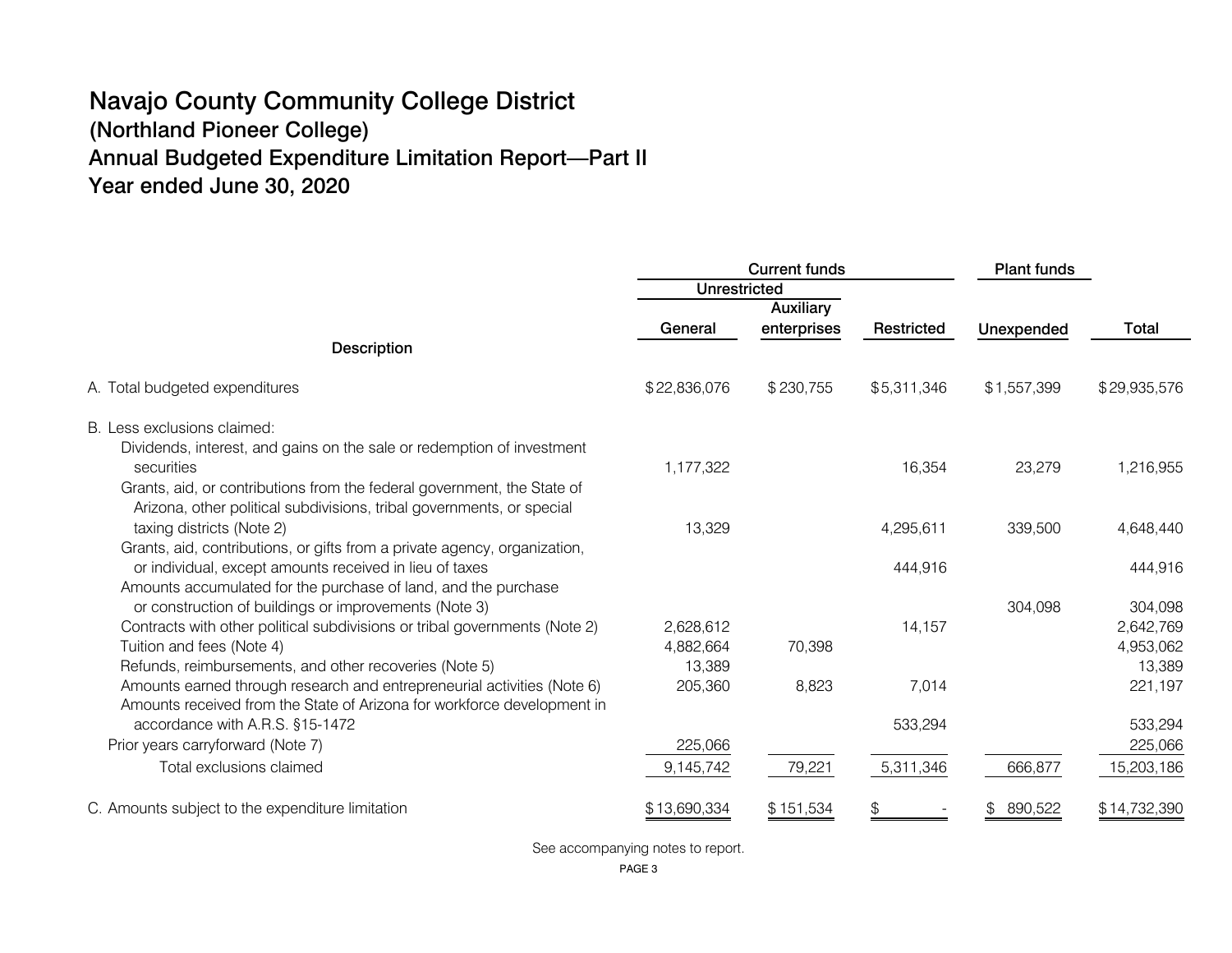## <span id="page-6-0"></span>Navajo County Community College District (Northland Pioneer College) Notes to Annual Budgeted Expenditure Limitation Report Year ended June 30, 2020

#### Note 1 - Summary of significant accounting policies

The Annual Budgeted Expenditure Limitation Report (ABELR) is presented as prescribed by the Uniform Expenditure Reporting System (UERS), as required by Arizona Revised Statutes (A.R.S.) §41‑1279.07. The ABELR excludes expenditures of certain revenues specified in the Arizona Constitution, Article IX, §21, and A.R.S. §§15-792.03, 15‑795.01, 15-1444, and 15-1472, as applicable, from the total budgeted expenditures.

The information reported in both the ABELR and the financial statements is derived from the same underlying accounting data. However, the formats of the ABELR and the financial statements differ. The ABELR presents budgeted expenditures, exclusions, and amounts subject to the limitation by fund type as required by A.R.S. §41-1279.07. The financial statements present the net position, changes in net position, and cash flows in accordance with U.S. generally accepted accounting principles.

In accordance with the UERS requirements, a note to the ABELR is presented below for any exclusion reported in the total column on part II that cannot be traced directly to an amount reported in the annual financial statements.

#### Note 2

The following schedule presents revenues from which exclusions have been claimed for government grants, aid, contributions, and contracts:

#### Statement of revenues, expenses, and changes in net

#### position—primary government:

| Government contracts                                              | \$2,642,769  |
|-------------------------------------------------------------------|--------------|
| Government grants                                                 | 4,308,940    |
| State appropriations                                              | 11,548,300   |
| Total                                                             | \$18,500,009 |
|                                                                   |              |
| <b>Annual Budgeted Expenditure Limitation Report:</b>             |              |
| Grants, aid, or contributions from the federal government, the    |              |
| State of Arizona, other political subdivisions, tribal            |              |
| governments, or special taxing districts                          | \$4,648,440  |
| Contracts with other political subdivisions or tribal governments | 2,642,769    |
| Total exclusions claimed                                          | 7,291,209    |
| Other revenues (nonexcludable)                                    | 11,208,800   |
| Total                                                             | \$18,500,009 |

#### Note 3

Of the \$1,369,310 reported as purchase and construction of capital assets on the statement of cash flows primary government, \$304,098 was expended from amounts authorized and accumulated for purchasing land and purchasing or constructing buildings or improvements and was therefore claimed as an exclusion in the plant funds.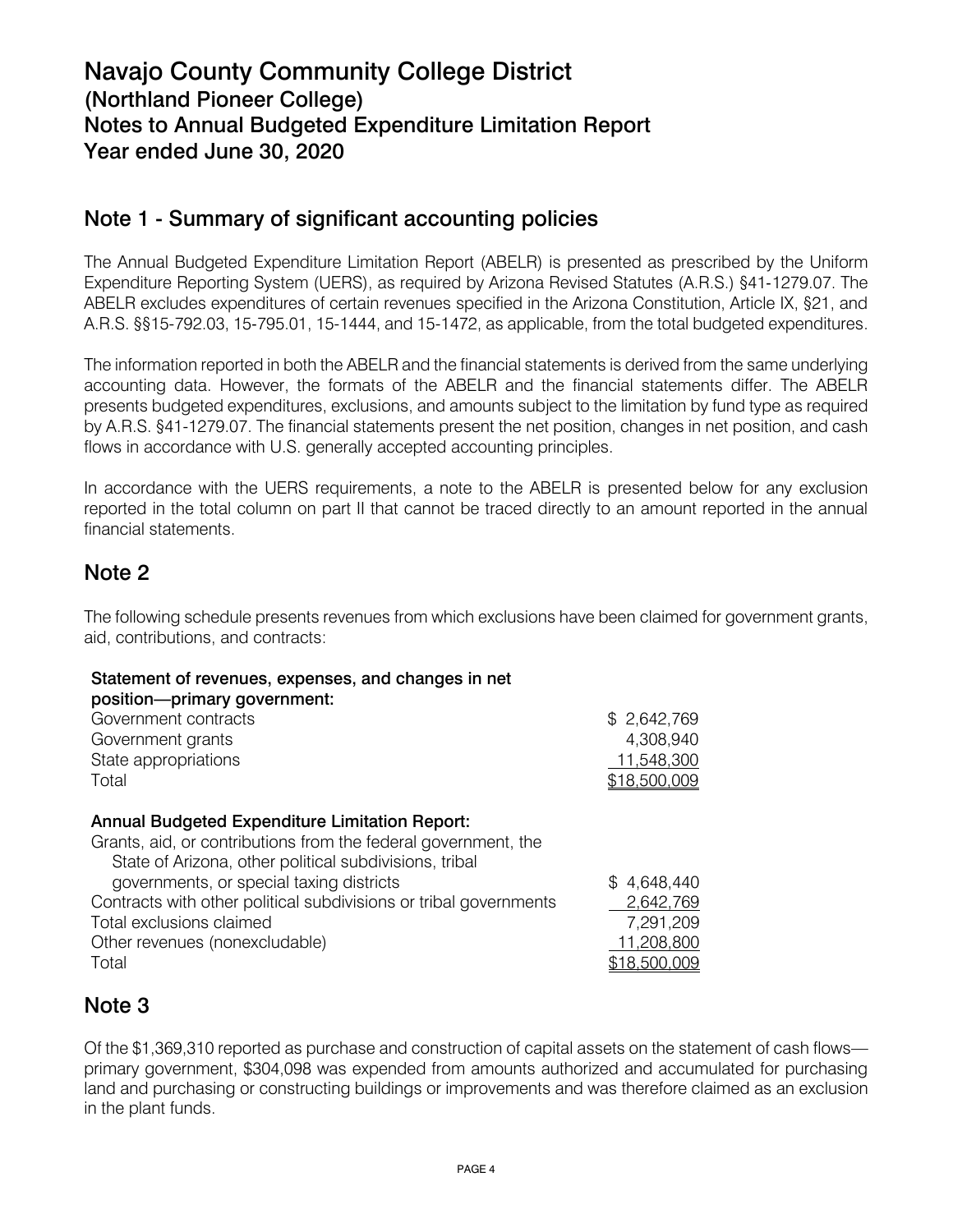## Navajo County Community College District (Northland Pioneer College) Notes to Annual Budgeted Expenditure Limitation Report Year ended June 30, 2020

#### Note 4

The District does not budget tuition and fees and bookstore income revenues net of scholarship allowances. Gross tuition and fees of \$4,899,129 reported on the statement of revenues, expenses, and changes in net position—primary government was claimed as an exclusion. The entire amount of the gross bookstore income of \$53,933 was also claimed as an exclusion for a total of \$4,953,062 excluded as tuition and fees in the current funds.

#### Note 5

Amounts totaling \$13,389 in the General fund are reported as insurance reimbursement and included in other revenue on the statement of revenues, expenses, and changes in net position—primary government.

#### Note 6

Amounts totaling \$221,197 earned through entrepreneurial activities are included in other sales and services and other revenue on the statement of revenues, expenses, and changes in net position—primary government.

#### Note 7

Prior years carryforward consists of constitutionally excludable revenues unexpended in the year of receipt that have been accumulated and were expended in the current years as follows:

| <b>Description</b>                      | Current -    |  |  |
|-----------------------------------------|--------------|--|--|
|                                         | general fund |  |  |
| Tuition and fees                        | \$225,066    |  |  |
| Total prior years carryforward expended | \$225,066    |  |  |